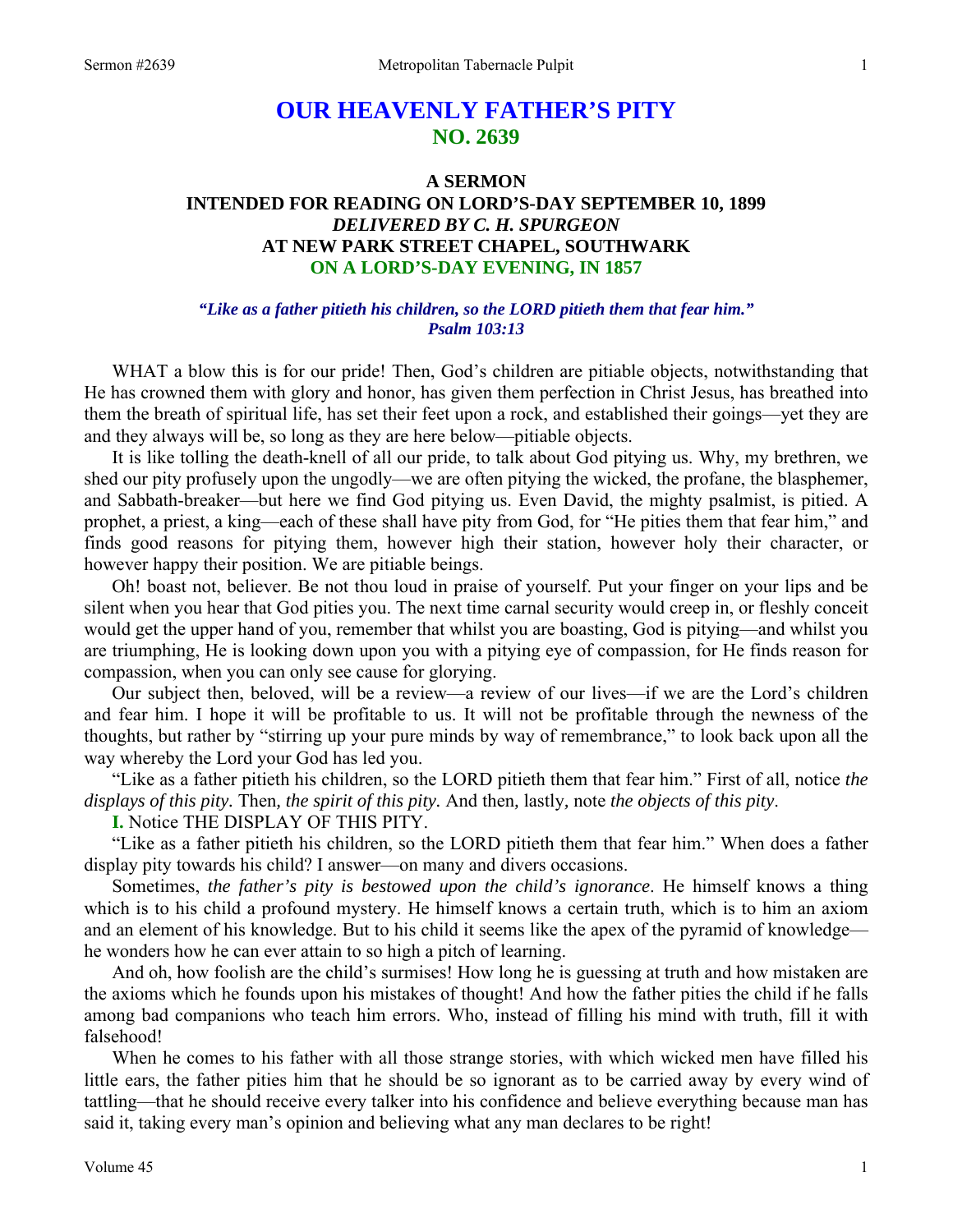So, when, in the plentitude of our supposed wisdom, we think ourselves infallible, God looks down on our wisdom as being childish folly. When, in the glory of our wondrous eloquence, we talk great things, God looks down upon us as upon the prattler, who talks fast, but talks foolishly. And often, when we come before our fellows and spread before them wondrous discoveries that we have made, He that sits in the heavens does not laugh in derision, but He smiles in compassion that we should think ourselves so wise in having discovered nothing, and so supremely learned in having found out untruths.

 And how God must pity His dear family when He finds them led astray by false doctrine and error! How many there are of God's people who go up to houses of prayer, so-called, where, instead of hearing the truths of the kingdom of heaven, they are taught all kinds of strange things—where they hear "another gospel, which is not another, but there are some that trouble them."

 Where all the isms and fancies of man are preached, instead of the truth of God, in all its discrimination, in all its power, in all its constancy and everlastingness, and the power of its application to the soul by the Spirit of God is sought for. How God pities some of His children who are thus led astray!

 One of them, perhaps, says of their minister, "Is he not intellectual? Is he not a wonderful minister? Though he said nothing about Jesus Christ, today, yet it was such a clever discourse! It is true, he did not preach God's Gospel, but then, see how beautifully he cleared up that point of metaphysics! It is quite certain that he did not lead me to hold more fellowship with my Redeemer, but then how excellent was that distinction which he drew between those two similar terms which he employed! I never heard a man so clever as my minister. I cannot go and hear any of those vulgar preachers who talk to their hearers in a way that servant girls and mechanics can understand. I like to hear my minister, for he is so profoundly wise, that I do not believe there are many people in the chapel beside myself who can appreciate him! I will still go and hear him, dear man, though he does so puzzle me, sometimes, that I do not know what on earth he is after, and when he has finished his discourse, it has been such a perplexing one, that I have lost my way, and said, 'Dear me, the time is gone, and I wonder what the sermon has been all about!'"

 God pities His children when they are in this position. He does not pity them when they hear the truth—when they have real Gospel fare, however roughly the meat may be carved, and however it may be served up on the coarsest platter that human speech can supply. He pities them not when they get such spiritual food as that—but He does pity them when they are misguided, when they are carried away by "philosophy, falsely so called," being misled by the seeming wisdom of man, which, after all, is but folly, having nought of wisdom in it—the highest wisdom being that of believing what God has said, receiving God's truth simply as God's truth and asking no questions about it. God pities His children, however, in all their ignorance. He is not angry with them, nor does He speak sharply to them, but He leads them on by His Spirit until they understand His truth and receive His Word.

 It were well, however, if there were nothing else but ignorance to bear with, but the parent often has something worse than that to suffer from his child—he has to endure *the disobedience and waywardness of human nature*. There is the continual uprising of evil passions, the perpetual proneness to disobedience, the frequent wandering from the path of righteousness, and oftentimes, the father has to pass that by with, perhaps, just a little admonition, but without a frown, without a sharp word, without a blow—he has to say, "My child, it is all forgiven you"—and though his temper may be sorely tried, yet he has patience with his child, for he pities the child's disobedience.

 He knows, too, that he was once a child himself, and then he did the same as his child is now doing, and therefore does he have patience with his child, and he pities him. My brethren, what pity has the Lord had upon you and me, in all our wanderings! How often have we gone astray and yet, compared with our wanderings, how seldom have we been chastised!

 How frequently have we broken His commandments and rebelled against His covenant, and yet how light have been the strokes of chastisement, compared with the weight of our guilt, and how seldom has He afflicted us, compared with the frequency of our transgressions! How has He had patience with all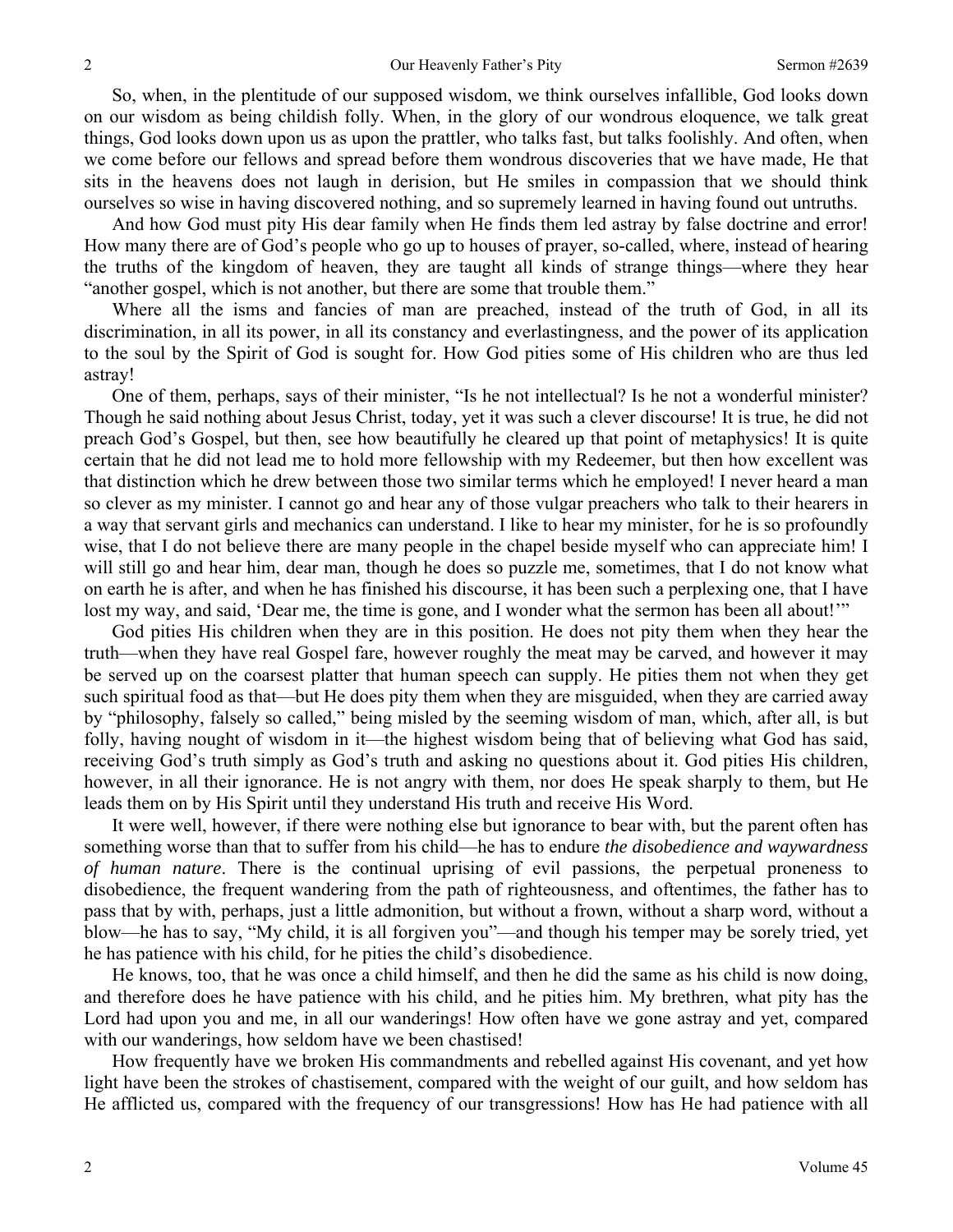our shortcomings and has bidden His hand be still, when, if it had been like ours, it would have risen in hot anger to smite us to the dust!

 Truly, He has pitied us, "like as a father pitieth his children," only with a far greater patience. Even as He is Himself infinitely greater than all earthly fathers, so has His pity been more continuous, more patient, and more long-suffering than the pity of any human parent who has ever breathed.

 And as a father pitieth his child, not only in all his frowardness, but *in all his actual transgressions and downright sin—*when he grows from the mere wish to do evil up to the actual commission of the crime—like as a father still pities his child, even when his follies have ripened into the worst of guilt, so has God pitied us, my brethren and sisters, when we have gone into gross sin before our conversion.

 Ay, and some of us even after it. When we have gone astray like lost sheep, have broken the hedges of His commands, and have gone rambling over the dark hills of transgression, still has He had pity upon us. It is amazing how far a father's pity will go towards his child, even when he has transgressed never so much.

 There are some who have shut the door in their children's face and bidden them never enter their house again, nor come near them. They have ceased to speak of them, for they have determined that they would never take their names on their lips again, nor consider them their children.

 But such fathers are, I trust, very few in number. It is rarely that we meet with them. A father usually endures much and endures long. After he has had the peace of his home destroyed and his grey hairs almost brought with sorrow to the tomb, after his family has been made a wreck and he has lost almost everything he had, by the profligacy of his son—still his love, tenacious to the last, holds to his boy and will not let him go.

 And even when others speak harshly of him, the old man palliates his son's guilt—perhaps a little foolishly—but if he can find an excuse for him, he does. He will not have it that his son is worse than others and he will allow no man to make his son's guilt appear greater than it is—in fact he will, as far as he can, try to make it seem less.

 Our heavenly Father is not foolishly pitiful, but He is pitiful. Ay, and He is better than that. He is wisely pitiful over the most erring of His children. Our God is no Arminian god—the Arminian's god is a pitiless god to his children. He is represented as being pitiful enough to all the world, but pitiless to his own children, for according to the teaching of some, when they sin, he cuts them out of the covenant. And if they transgress, he bundles them out of doors, tells them they are not his children any longer and because of their transgressions, he will have it that they are none of his and shall be damned at last, despite the fact that Christ has died for them, that the Holy Spirit has regenerated them, and that they have been justified. He casts them away from his presence and they are to be lost forever. He is a pitiless god, but the god of these people is no relation to our God.

 We do not believe in their god, nor do we fear him, nor bow before him. Our God is constant in His affection and merciful towards His children. When they go astray, He pities all their guilt and sin. It is true, He takes the rod in His hand and sometimes causes us to weep bitterly by reason of the soreness of His chastisement. He applies the rod to our very soul and brings the iron into our inmost spirit.

 He makes us smart, and cry, and groan, and sigh, but all He does is in pity, because He is determined to save them. He will not let them go unpunished, because He pities them for their folly and their sin. Just as the physician will not let the man go without his medicine, because he pities him in his disease, so God will not let His children go without His chastisement, because He pities them in their sin.

 And mark, too, even that chastisement is one of pity—there is not one twig too many in the rod, nor one stroke over the right number, nor one drop of gall too much—and that drop is none too bitter. The affliction is all measured out, and weighed in balances and scales, all given as it should be—no more than what is a needs-be for. God pities His children in all their chastisement and pities them in all their guilt and wanderings—and He will not let them go away from Him altogether, nor will He suffer them to perish, for He pities them still.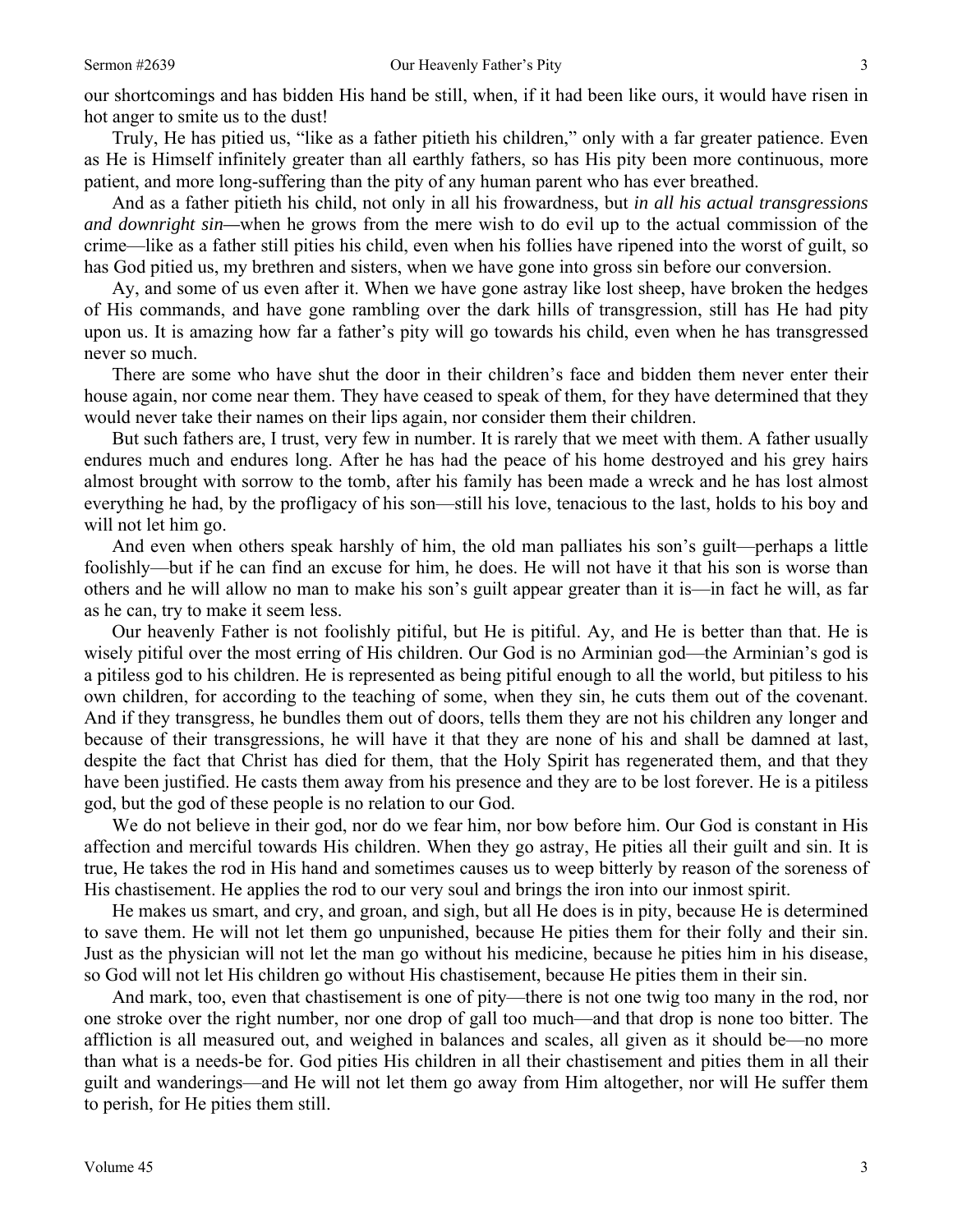God also pities His children *in sickness.* That is a time when a father pitieth his children very much. It does not say, "Like as a mother pities her children, so the LORD pitieth them that fear him." And I think the reason is not because a mother's pity is less intense, or less affectionate—for it is more so, by far—but because it is sometimes less effectual than the father's.

 A mother may pity her child, yet she may not be able to preserve it from an enemy. The mother may pity her child when it is sick, but she may be alone in the house and she may not be able to travel far enough to find a physician, and therefore God has put in, not merely the affection, but the strength of pity. "Like as a father pitieth his children, so the LORD pitieth them that fear him."

 On the bed of sickness, the strength of pity is proved by Christ upon God's people. He does not stand, as the mother would, to weep over the child, but He does more than that. He does give true compassion, He does sympathize, but more than that, He heals! He makes the wounded spirit whole. He removes the aching pain from the conscience, binds up the broken heart, makes the weak to be strong, and the faint one to rejoice!

 He gives us the strength of pity and some of us can remember that strength of pity when, in our sickness, we lay tossing in our beds, without hardly power to pray—when we said our heart and our flesh had failed us, and we must die. When our brain was racked with discordant thoughts and reason seemed to have left its throne, and blank despair held carnival within our brain, which, for a while, was under the dominion of the Lord of Misrule and revelry was kept up there perpetually.

 It was then, when we could do nothing, that Jesus came to us, not merely with the faint whispers of compassion, but with the strong voice of healing, bade our fears be still, comforted our aching heart, and then made our flesh leap for joy because our spirit, its twin sister, which had been broken on the wheel, was delivered from the tormentor and made perfectly whole. Thus the LORD pities His children. He specially pities us in all our sicknesses.

 And my brethren, your heavenly Father pities you who are His children under all your *manifold trials*, of whatever kind they are, and from whatever quarter they proceed. Thus, when persecuted, you have had His pity—when the jeer and taunt of the ungodly have been cast upon you—and when worse than that has been attempted against your person.

 When you have had to bear the brunt of poverty, you have had God's pity shed upon you. And you have had a pity, too, that was not barely that of words—you have had the pity of help. He has given you your bread in your extremity and made your water sure when the brook was dry. You who have lost your friends and have had to weep over numerous bereavements.

 You who have mourned over your family, who have been swept away one after another, not once have you been bereaved without the pity of your God. Never once has the clay fallen on the coffin lid, with the sad message, "Ashes to ashes, dust to dust," without the pity of your God falling on your heart, like gentle dew from heaven. He has ever pitied you in your low estate. He has been ever with you in all your varied troubles and has never left you.

#### *"'Mid scenes of confusion and creature complaints,"—*

He has kept by your side and led you all your journey through. And here you can raise your Ebenezer and write the words of our text upon it, "Like as a father pitieth his children, so the LORD pitieth them that fear Him, and He has pitied me up to this hour."

 Yet once more, sometimes God's people have wrongs and a father pitieth His children, *if they have wrongs that are unrevenged*. I know a father who sometimes says, "If you strike me, you may strike me again. and I will turn to you the other cheek, and you may smite me as long as you please. But" says that good man, and he is a man of peace, too—like myself, a thorough man of peace, though a little inconsistent—"strike my children and I will knock you down, if I can! I will not have you meddle with them. If you hit me, I will not resist you. You may do what you please with me. But if you smite my children, that I can never endure. I love them so, that I should break through every principle to resent it.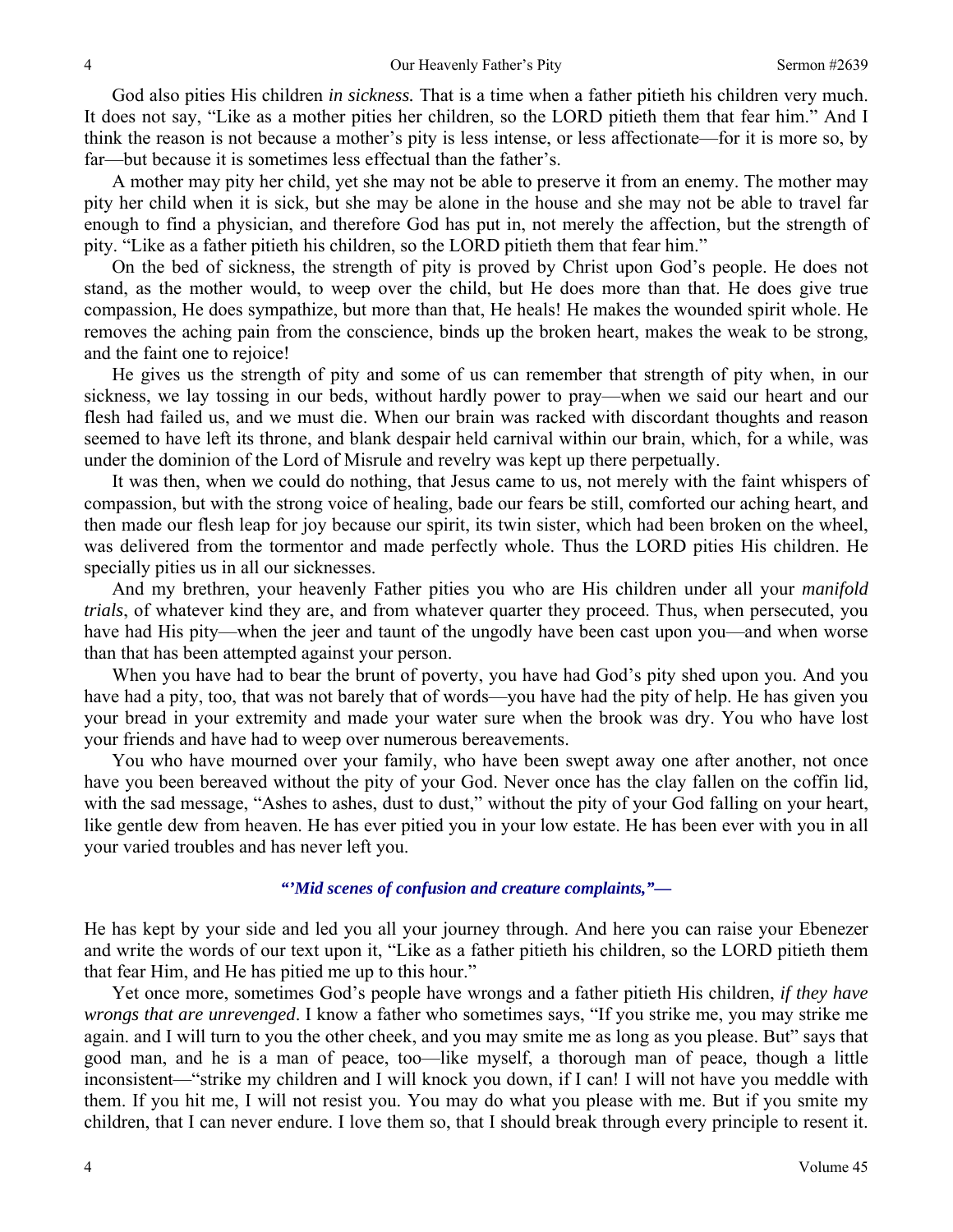Depend upon it, there is nothing brings a man's wrath up like touching his children. And the same thing is true of God. You may curse Him and He will not be so angry with you as if you touch His children. The prophet Zechariah declared to His ancient people, "He that toucheth you, toucheth the apple of his eye." If any of you want to know the shortest road to damnation, I will tell you—despise God's little ones. Treat God's people ill and you will damn yourself by express. Remember our Lord's words, "But whoso shall offend one of these little ones which believe in me, it were better for him that a millstone were hanged about his neck, and that he were drowned in the depth of the sea."

 There never was a wrong done to one of God's people that God did not avenge. There has never been an ill deed done towards them yet but He has punished the doer of it. Though He suffered Assyria to break Israel in pieces, yet let Assyria speak, when she rises from her tomb, and tell how terribly God has shivered her with a rod of iron, because she vaunted herself against the people of the Most High.

 Let old Rome testify that on her still rests the blood of the martyrs. Behold, our God has broken her empire in pieces. The Roman emperor has ceased to exist and his gaudy pomp is gone. Ay, and modern Rome, too, has an awful doom yet to come—she, above all other cities—has a fearful future before her. She, that is wrapt in scarlet and sits on the seven hills, the whore of Babylon, drunk with the blood of the saints, shall yet meet the doom foretold in the Revelation.

 Lo! God has said it. She shall be rent in pieces. She shall be burnt with fire and utterly consumed. God might have forgiven her if it had not been for the blood of the martyrs—but the blood of His children cries out against her and the curse of God rests upon her. The Church of Rome can never again be put in the ranks of Christian churches.

 God has forgiven other churches their sins, and despite errors in their doctrine and their practice, He has kept them among the living churches. But of the Romish Babylon He has said, "She has made her garments red with the gore of my children; she hath stained her hands with the blood of the saints; she shall be cut off, once for all, and be for ever cast away. Come out of her, my people, lest ye be partakers of her plagues, and share in her fearful doom!"

 God pities His children. No martyr has died unpitied, nor shall any martyr die unavenged. Springing from their graves, they cry, "Revenge, revenge, upon the apostate Church of Rome!" And it shall be had. Lo! The souls of the saints beneath the altar cry, "How long, O Lord, how long?" Not long shall it be. The sword is being made ready in heaven. 'tis furbished and the God that pities them that fear Him shall not let His hand spare, nor His eye pity, when He comes to avenge Himself upon the church that has dyed its garments with the blood of His elect.

**II.** And now, dear friends, leaving that part of the subject, I want you briefly to notice THE SPIRIT OF GOD'S PITY.

 There are different sorts of pity. Some I would not have at any price whatever. Did you ever see *the pity of contempt?* Have you not often seen a gentleman watching a poor man doing something or other, and then saying to him, "Poor fellow, I do pity you"? Have you ever seen a very respectable aristocrat, who has never heard anything but the most "proper" kind of preaching, turn on his heel and go out of a chapel door, saying, "Well, I do pity people who can listen to such stuff as that"?

 We have often seen that pity of contempt. But that is not God's kind of pity. He never pities His people in the way of contempt and a father never so pities his children. Sometimes, when a boy is writing a copy, a stranger goes through the school and says, "Well, he is an ignoramus," and he pities him, perhaps—but there is a sneer with his pity.

 But the lad's father comes into the room. The boy has just got into pot-hooks and hangers, and the father thinks he makes them very well for such a little boy. He pities him, perhaps, that he is not able to write better, but there is no contempt with his pity. Nor is there any contempt with God's pity—He sees what we are and pities us—but there is not a solitary grain of contempt for any of His people in His pity.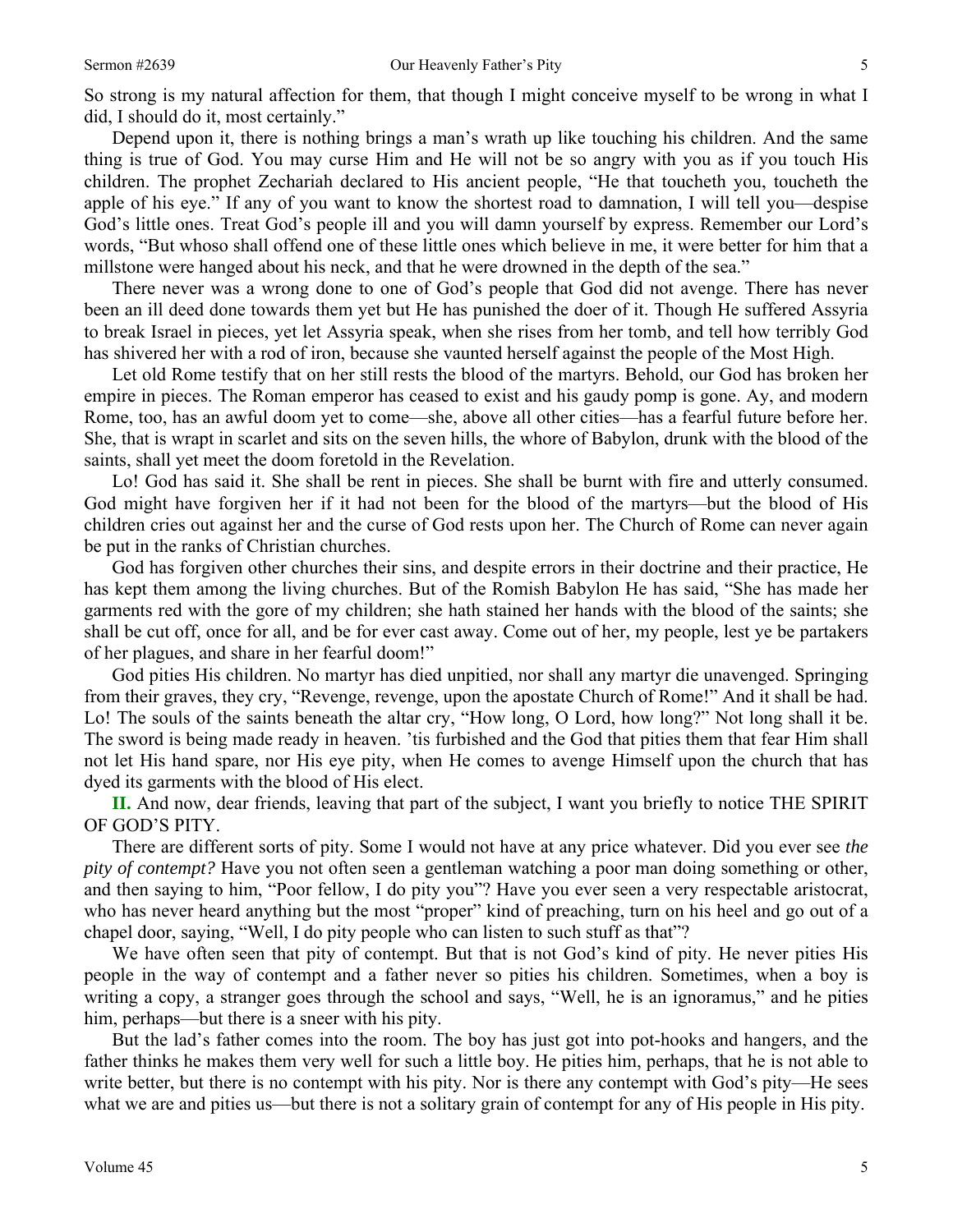Other people's pity is *the pity of inaction*. "Oh, I do pity you very much!" says a person to a sick woman, "your husband is dead, your children have to be supported, and you have to work hard. Well, my good woman, I pity you very much, but I cannot afford to give you anything. I have so many calls upon me." How much pity there is of that kind in the world!

 You can get pity of that sort in abundance. If you lift the knocker of the first door you come to, you will get plenty of pity of that kind. Pity is the cheapest thing in the world if that is all. But God's pity is not pity of that sort—it is not the pity which is mere pity, it is not the pity of inaction—but when His heart moves, His hands move, too, and He relieves all the wants of those He pities.

 And let me say, again, God's pity is not *a pity of mere sensitiveness.* The other day a gentleman, talking of accidents, said in my hearing, "I saw a boy running down a lane, where a cab was coming at a very rapid rate. I saw that the boy must be crushed under the horse's feet, or under the wheels. I stood for a moment thunderstruck and then I saw him crushed to pieces under the wheels! I ran down the next street in a moment. I was so sensitive, I could not bear the sight."

 Instead of seeing what help he could give, he ran away. "Yet," he said, "I did not do that from any lack of sympathy, or any lack of pity, and when I stopped myself, I thought it useless to go back, for I am so sensitive that I naturally avoid every sight of misery." That is not God's way of showing pity. His pity is not the pity of the stranger who ran away.

 If that had been his own boy, he would have stopped, and seen what was the matter, and tried to render assistance. But God's pity is the pity of the father—it is not the pity of the mere sensation of the moment, but the pity which desires to do something to relieve his children in distress.

> *"The pity of the Lord, To those that fear His name, Is such as tender parents feel; He knows our feeble frame."*

Then, tried believer, take your case before your God tonight in prayer. He is a God of pity and not a God of mere pity. Go to Him now if you are poor. Tell Him all your care and see if He will not help you. Go and tell Him that your spirit is depressed and see if He will not cheer you. Tell Him that your way is hedged up and that you cannot find your path, and see if He will not direct you.

 Tell Him you are ignorant and know nothing, and see if He will not teach you. Tell Him you have fallen and see if He will not set you on your feet, take you by the arm, and teach you to go. Tell Him you are black by reason of your falls—and see if He will not wash and cleanse you. Tell Him that you cut yourself against a stone when you fell and see if He will not bathe your sores.

 Tell Him you are distressed because you have sinned, and see if He will not kiss you with the kisses of His love and tell you He has forgiven you. Go and try Him, for His pity is a heavenly pity. It is the very nard of Paradise that heals sores effectually.

**III.** I close, by noticing THE PEOPLE WHOM GOD PITIES. Who are the objects of God's pity? "The LORD pitieth *them that fear him*."

 Some of you He does not pity at all—you that do not fear him, but trifle with Him. You that hate Him. You that despise Him. You that are careless about Him. You that never think of Him—you have none of His pity. When you are sick, He looks upon your sickness as something that you deserve. When you go astray, He looks upon your wandering as a mere matter of course of your guilty nature—and He is angry with you—wrathful with you.

 Your afflictions are not strokes of His rod, they are cuts of His sword. Your sins are not things that He overlooks, but if you die as you now are, guilty and unsaved, remember that even when you are cast away by God, justice shall look upon you with a tearless eye and say to you, "You knew your duty, but you did it not." And the stern voice of God shall, because you have been desperately guilty, drive you away from His presence forever.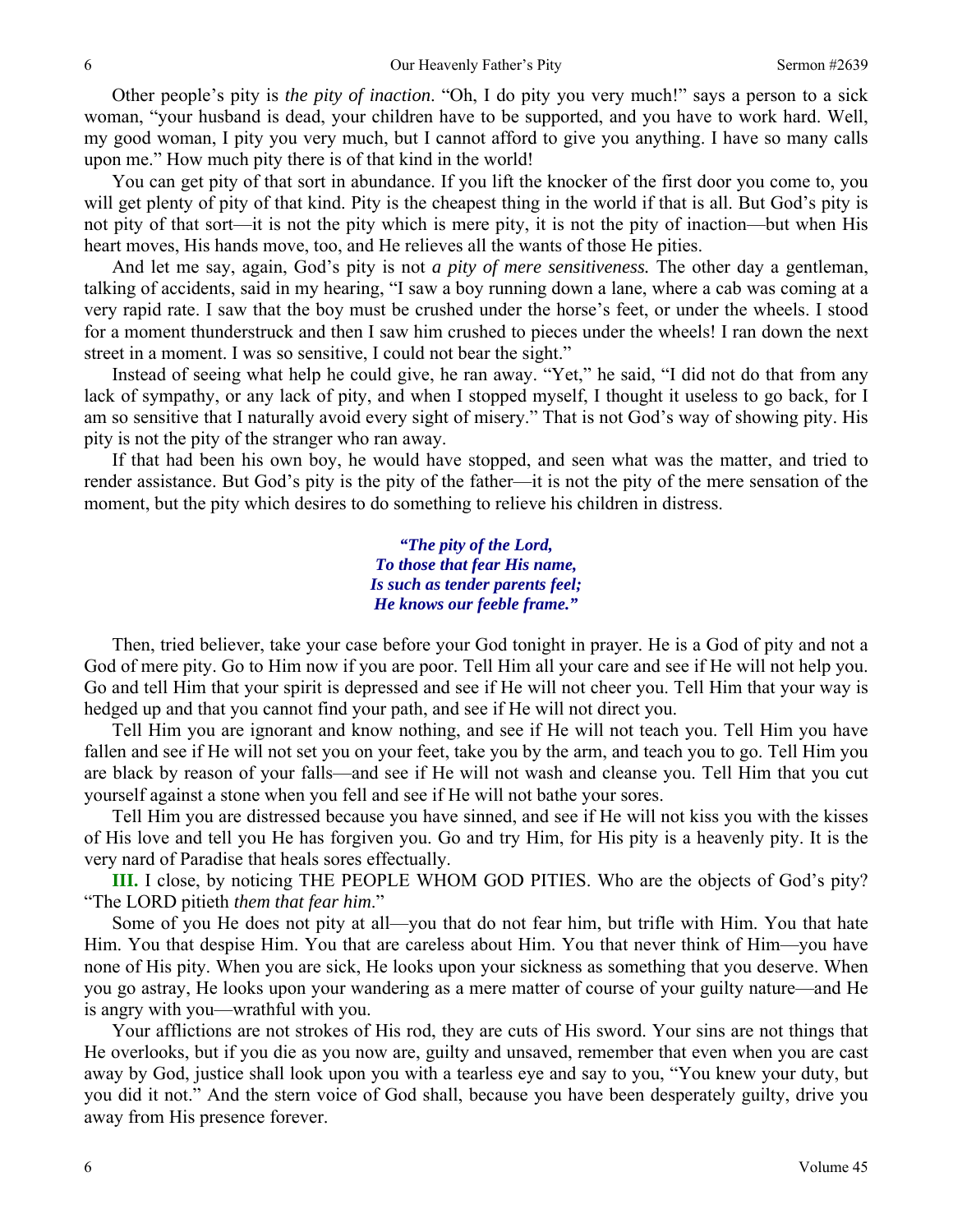Think not that this text will afford you any consolation in this life or in that which is to come. You shall not have even a drop of water to cool your tongue in hell—no pity shall be shed upon you there. If you could have pity bestowed upon you in the regions of your punishment, it might fall like a shower of gentle rain upon your tongues. But God bestows no pity upon you that love Him not, and fear Him not, and turn not from the error of your ways.

 Oh, that you would but fear Him! Would to God that He would make you fear Him now! Oh, that you would tremble at His presence and then, oh, that you could know yourselves to be His children and fear Him as children do their parents! Oh, that you did reverence His name and keep His Sabbaths! Oh, that you did obey His commandments and have His fear always before your eyes!

 Then should your peace be like a river and your righteousness like the waves of the sea. Oh, that you were wise to bow yourselves before Him and to confess your guiltiness! Oh, that you would come, "just as you are, without one plea," to Jesus Christ! Oh, that you were stripped of every rag of selfrighteousness and clothed in the righteousness of Christ!

 Then you would have Christ as your Savior and you might rejoice that, henceforth, He would pity you in all your sicknesses and in all your wanderings. He would pity you here, and at last lead you up to be where pity shall be unneeded—in the land of the blessed, in the home of the hereafter, where the weary rest and the wicked cease from troubling.

 But they do not cease from trouble. In hell, they are troubled without pity, and pained without compassion, scourged without any leniency, and damned without an iota of mercy, being left to stern justice and inflexible severity. Seeing that they would not turn at God's reproof and would not heed His warnings, but cast His truth behind their back—seeing that, being often reproved, they hardened their necks—they were, therefore, "suddenly destroyed, and that without remedy."

 Seeing that they have destroyed themselves, seeing that they have rejected the invitations of the Gospel, seeing that they have despised the Son of God, seeing that they have loved their own righteousness better than Christ's, and preferred hell to heaven, the penalties of iniquity to the reward of the righteous—therefore, without pity they shall be shut away, forever, from the regions of happiness, and banished from the presence of Him who pities them that fear Him, but punishes them that fear Him not.

The Lord save us all from such a terrible doom as that, for Jesus' sake! Amen.

# **EXPOSITION BY C. H. SPURGEON**

# *PSALM 25*

#### **Verse 1.** *Unto thee, O LORD, do I lift up my soul.*

It is down and I would gladly lift it up, yet I am powerless to do so if I am left to myself. When the soul cleaves to the earth, who but God can lift it up? Yet it must be our desire and object to seek to lift up our soul unto God.

**2.** *O my God, I trust in thee: let me not be ashamed, let not mine enemies triumph over me.* 

Whatever happens to me, I trust in You. Down goes the anchor—that ship will never drift far out to sea. "O my God, I trust in thee." Can you say that, dear friends? Then, if you are in the dark, you are as safe as if you were in the light, for still this anchor holds. "O my God, I trust in thee."

 "Let not mine enemies triumph over me." They will do so, if they can get me back into the world. If they can seduce me from the paths of holiness, what shouts of joy there will be in the camp of the enemy! "Hold thou me up, and I shall be safe."

**3.** *Yea, let none that wait on thee be ashamed: let them be ashamed which transgress without cause.* 

When good men are in earnest on their own account, they soon begin to pray for others, and the evil which they dread for themselves, they are sure to dread for their brethren. David first prayed, "Let me not be ashamed." And then he added, "Let none that wait on thee be ashamed." The only shame that is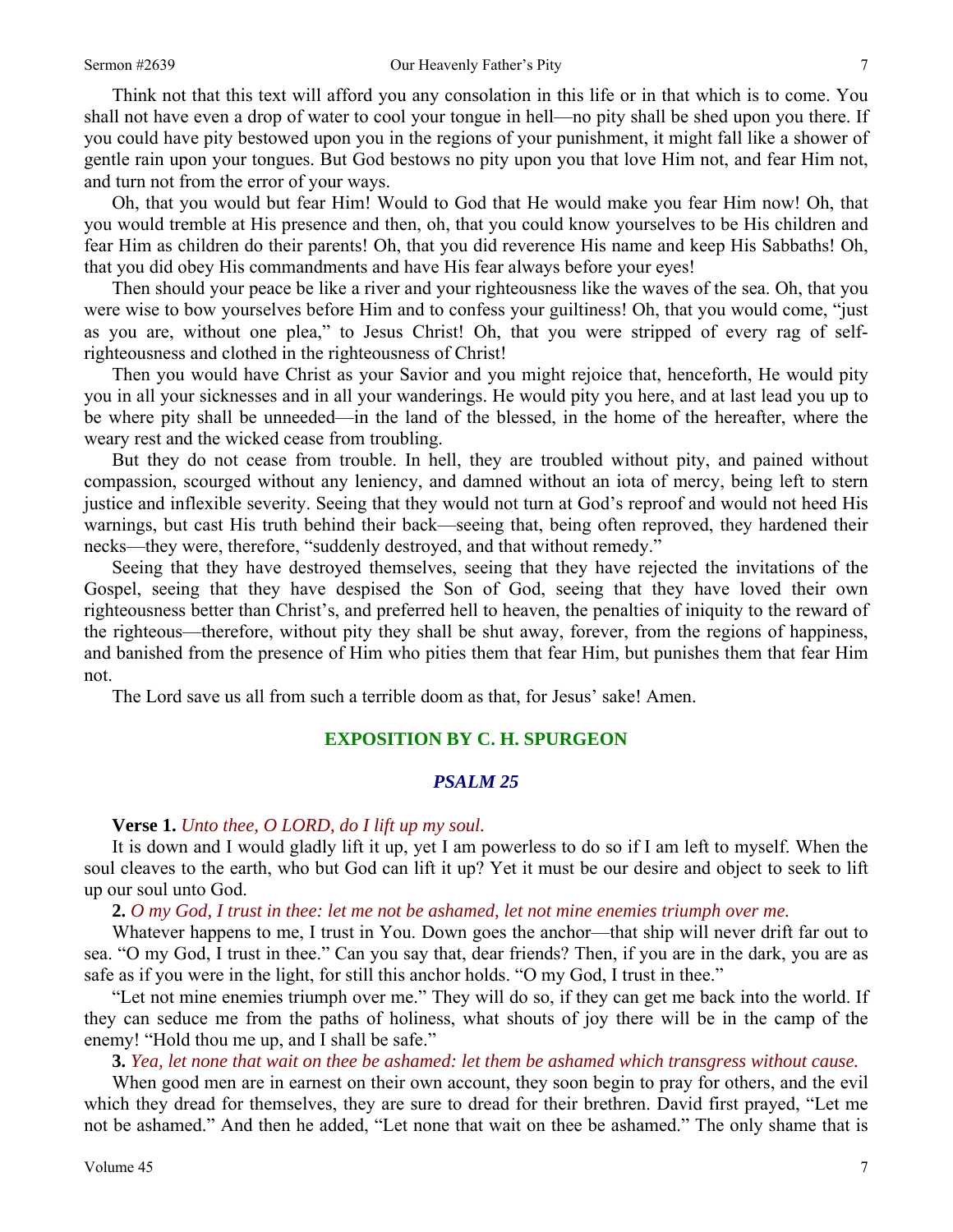worth having is a blessed shame—the shame of true repentance which sorrows over past sin, of which it is ashamed. Alas! there will be an eternal shame which shall cover those who choose the ways of sin.

### **4.** *Shew me thy ways, O LORD; teach me thy paths.*

That is the prayer of one who is taught of the Spirit, for by nature, our desire is to have our own way, and if we can have our own way, we are satisfied. But when the Lord has taught us better, our prayer is, "Shew me thy ways, O Lord; teach me thy paths."

**5.** *Lead me in thy truth, and teach me: for thou art the God of my salvation; on thee do I wait all the day.* 

We need not only to have the path shown to us, but to be led into it, for we are like babes just learning to walk—we must have a finger that we may hold or a hand that we may lean upon. "Lead me in thy truth, and teach me." That is the second time that David has prayed for the Lord to teach Him and as long as we are here, we also shall need to pray, Teach me.

 What is a disciple but a learner? His daily cry must be, "Teach me: for thou art the God of my salvation." There is another grip of the hand of faith. I have taken You to be my salvation, O my God! I trust nowhere else, "On thee do I wait all the day," expecting everything from You—tarrying Your leisure, but tarrying hopefully, expecting to be blessed.

**6.** *Remember, O LORD, thy tender mercies and thy lovingkindnesses; for they have been ever of old.* 

Your saints knew them before I was born, and I have known them since I have been born again. By the constancy of Your kindness to me to hitherto, continue to bless me, for are You not an unchanging God?

# **7.** *Remember not the sins of my youth, nor my transgressions: according to thy mercy remember thou me for thy goodness' sake, O LORD.*

In this verse and the preceding one, there are three "remembers"—first, that God would remember His tender mercies and His lovingkindnesses. Next, that He would not remember our sins and our transgressions, and then, that He would remember us according to His mercy and goodness. This last request may remind us of the prayer of the dying thief, "Lord, remember me." And it may serve for us as a repenting prayer. "According to thy mercy remember thou me for thy goodness' sake, O LORD."

### **8.** *Good and upright is the LORD: therefore will he teach sinners in the way*.

 If good men endeavor to make others good, much more will the good God do so. A good man will seek to lead sinners in the right way and much more will our good Savior, and God, and Helper do so. Only let us be willing to be taught and come to Him confessing our ignorance, and asking to be led and instructed. This Psalm, you see, dear friends, is all about teaching—and as David needed instruction, so also do we. The next verse deals with the same subject.

**9.** *The meek will he guide in judgment: and the meek will he teach his way.* 

Not the proud man, but the meek—the learners—the teachable ones. Those who, like little children, are willing to believe what they are told upon true authority. Oh, that we all may be among the meek! The tender-mouthed horse is easy to drive, but some people are so stubborn and obstinate that they are "as the horse, or as the mule, which have no understanding: whose mouth must be held in with bit and bridle." Oh, that we were sensitive to the slightest touch of the divine hand, and always ready and anxious to be instructed by the Lord.

**10.** *All the paths of the LORD are mercy and truth unto such as keep his covenant and his testimonies.* 

Do you believe that, you who have been sorely tried? If you are resting in covenant love, and find your hope in covenant blood and covenant promises, you must believe that everything God does to you is done in mercy and truth. Ay, though He strikes till every blow of the rod leaves a blue wound, yet we rejoice in these tokens of His fatherly love and desire for our highest good, for He has said, "As many as I love, I rebuke and chasten." The word "love" in that passage conveys the idea of a very tender and ardent affection.

**11.** *For thy name's sake, O LORD, pardon mine iniquity; for it is great.*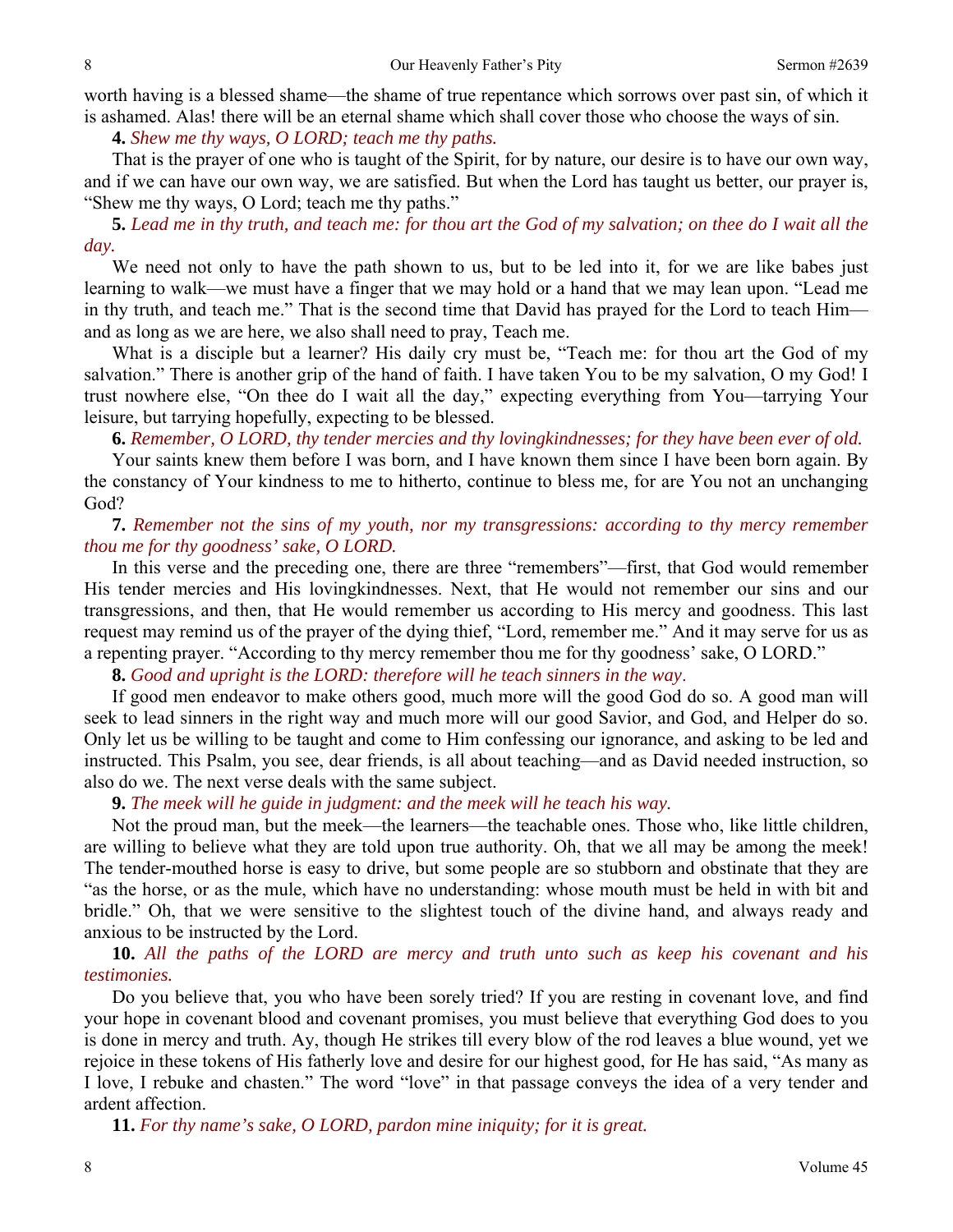Those who are not taught of God pray very differently from that, for their prayer is, "O Lord, pardon my iniquity, for it is little." But he who is graciously instructed confesses the greatness of his guilt and out of that he draws a plea for mercy, for is not God a great God, and is it not greatly to His glory to pardon great sinners? And when they are pardoned, are they not filled with a great love and a great zeal, so that they are greatly serviceable to their Lord and Master?

**12.** *What man is he that feareth the LORD? him shall he teach in the way that he shall choose.* 

True reverence for God, a holy fear of Him, is a quality that God delights to see. And wherever He finds it, there He gives further instruction.

**13-14.** *His soul shall dwell at ease; and his seed shall inherit the earth. The secret of the LORD is with them that fear him; and he will shew them his covenant.* 

Are you one of those trembling ones who fear to offend God? Well, I daresay that you sometimes envy those who are very boisterous in their joy. Do not envy them—you have something better in having that holy, filial fear that trembles at God's Word—and you shall have the secret of the Lord with you and He will show you His covenant.

**15.** *Mine eyes are eyes toward the LORD; for he shall pluck my feet out of the net.* 

When they get into it, He will pluck them out of it. When Satan seems to cast a net over me, God will come and pull me out. There is force in that word "pluck"—denoting swiftness and energy. Perhaps, also, there is a little idea of roughness, but God's roughness is true tenderness.

**16***. Turn thee unto me, and have mercy upon me; for I am desolate and afflicted.* 

If you pass that dish round, there are some who will not help themselves from it, for they are not "desolate and afflicted." But I know that there are some, even here, who are both "desolate and afflicted." Be sure, dear friends, that you make this prayer your own—"Turn thee unto me, and have mercy upon me; for I am desolate and afflicted."

**17-18.** *The troubles of my heart are enlarged: O bring thou me out of my distresses. Look upon mine affliction and my pain;* 

And what follows? "Take the affliction and the pain away"? No.

### **18.** *And forgive all my sins.*

David will be quite content if God will but look with pitying eyes upon his sufferings, but as for his sins, he must be clean rid of them—he cannot be happy until he has the answer to this petition— "Forgive all my sins."

**19.** *Consider mine enemies; for they are many; and they hate me with cruel hatred.* 

The better the man, the more bitterly is he hated by the ungodly. It is not by holiness that you will escape the hatred of the world—it is by that very thing that you will arouse its malice. Do not wish to have it otherwise, but remember your Lord's own words, "Woe unto you, when all men shall speak well of you! for so did their fathers to the false prophets."

 But "Blessed are ye, when men shall hate you, and when they shall separate you from their company, and shall reproach you, and cast out your name as evil, for the Son of man's sake. Rejoice ye in that day, and leap for joy: for, behold, your reward is great in heaven: for in the like manner did their fathers unto the prophets."

 If we live near to God and are truly the seed of the woman, the seed of the serpent will constantly be nibbling at our heels—some little viper or other will be sure to be there. As the great serpent seeks to do us injury, so will his seed.

#### **20.** *O keep my soul, and deliver me: let me not be ashamed; for I put my trust in thee.*

Do you notice how David gets back to his keynote? Almost at the beginning of the Psalm, he said, "O my God, I trust in thee." Now he says "I put my trust in thee." Let faith in God be the keynote of your life-psalm. At another time, David wrote, "Trust in the LORD, and do good; so shalt thou dwell in the land, and verily thou shalt be fed." That is the motto for all Christians—"Trust, *trust*, TRUST." When there is nothing to be seen, when you are in thick Egyptian darkness, let Job's confident declaration be the resolve of your spirit, "Though he slay me, yet will I trust in him."